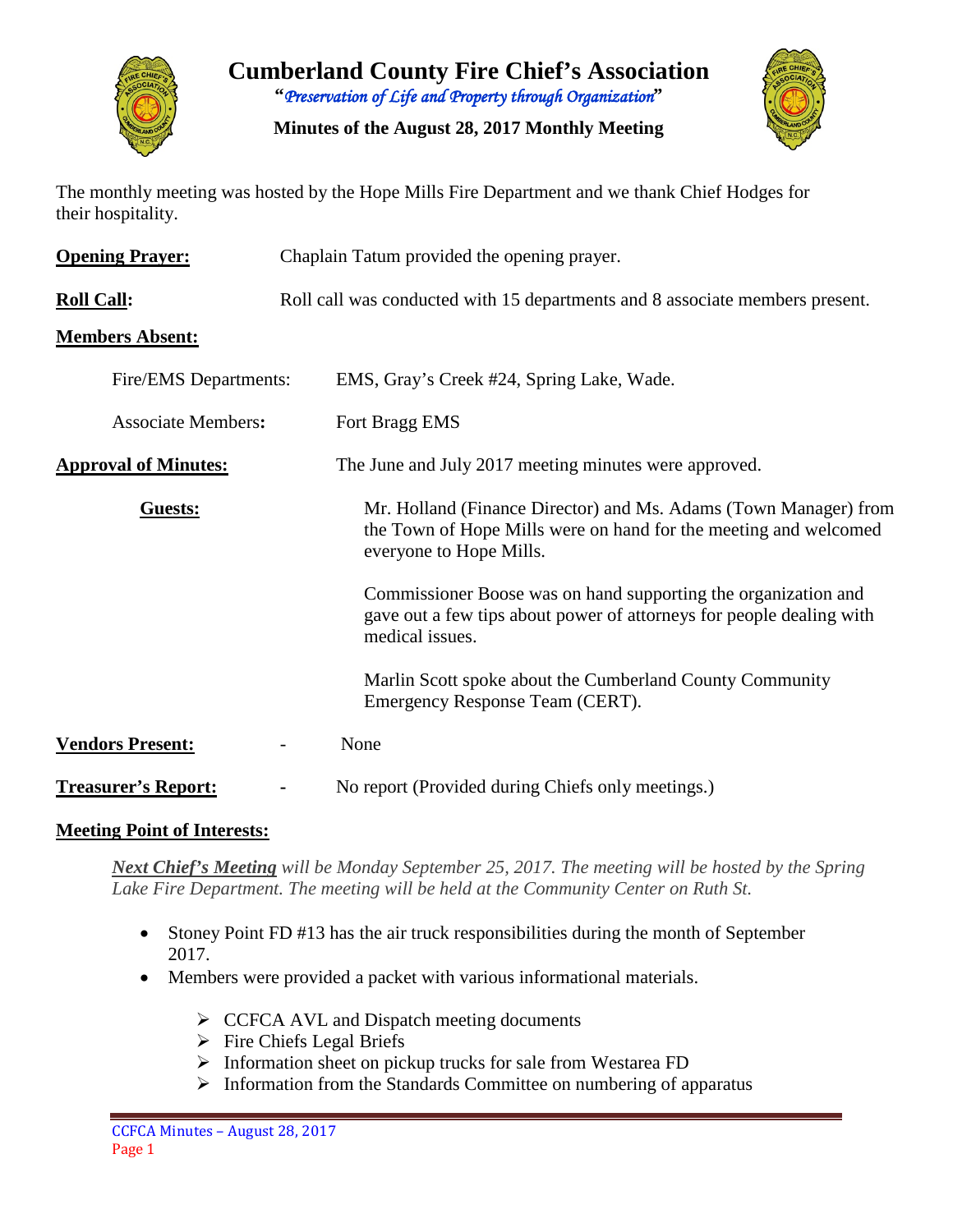- $\triangleright$  New Testament Church invitation to a memorial service. Please contact the Pastor if your department is planning on sending a representative.
- $\triangleright$  Safety Talks
- $\triangleright$  Windows update schedule from CC IT department.

## **OLD BUSINESS**

1. The GO TO meeting site is up and running. The site can be used for up to 50 users per go to meeting. Please consider using this site for special meetings so that personnel can remain in their stations or work locations and still participate. The meetings need to be coordinated in order to stay within our contract limits, therefore contact President Johnson or Station 13 Division Chief Hanzal to schedule a meeting on this program.

2. President Johnson advised that the SHP portable Motorola 5000 series radios have been delivered. President Johnson also advised the Hope Mills Fire Department were allowing their radios to be re-distributed to other departments who may need them. President Johnson will issue these radios to the low wealth departments. Michael Horne will start programming the radios after the aliases are confirmed by Timmy Mitchell. President Johnson did recommend that we look into purchasing a new battery for each radio being delivered. There was no further action taken at this time.

3. President Johnson stated that some shortages and issues with our DECON trailers were identified that will require action on our part to bring our DECON trailers in line with current protocols and requirements. He also stated that the DECON trailer located at Cotton FD will be re-located to FFD Station # 1. He is waiting on the required equipment list from Chief Nobles.

4. President Johnson stated that there is some coordination on-going that will provide us with sufficient foam to address our shortages and perhaps provide some training foam for each department.

5. Please continue to work with Chief McLamb and Adam Johnson on any issues with OSSI as they arise. Please email Adam and Chief McLamb as they are very responsive to your request and issues.

6. The "I AM RESPONDING" contract is up for renewal and will be moving forward as there has been no information received to cancel the contract.

## **NEW BUSINESS:**

1. President Johnson announced the Memorial Service will be October 14, 2017 at 1100 hours at the Memorial Site located on the campus of FTCC. He requested that each department dispatch one department apparatus or vehicle to attend the short 30 minute service. BC Richtmeyer gave an update on the monument. Some of the plaques have been restored along with the burner assembly. He is working with the FTCC on the landscaping around the site to make it more user friendly for services to be held there. This year will include a new program for all firefighters who have died while still an active member of a department. The new plaques recognizing this aspect will not be available until next year.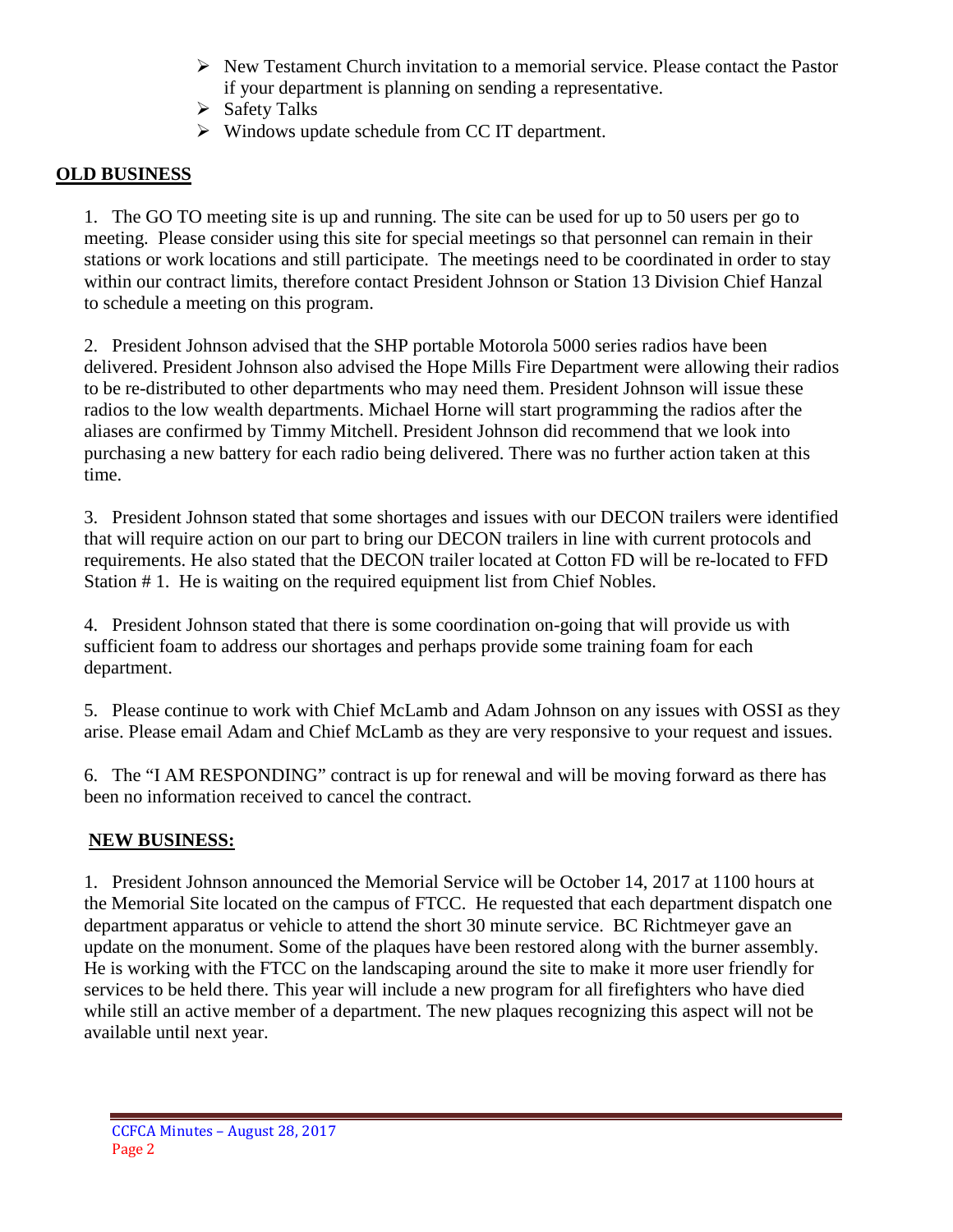2. AC Morgan gave an update on the Mass Violence training that is forthcoming. The curriculum has been established and the instructors are being selected to teach the courses. Once this is accomplished the final schedule for the train the trainers will be sent out by the FTCC staff. It is the desire of the committee to begin teaching the program before the end of the year.

# **COMMITTEE REPORTS:**

# **ID CARD/TECHNOLOGY COMMITTEE**

- **FYI.** Fire Chiefs are required to send a signed letter or memo with a firefighter requesting an ID Card. For any questions or an appointment contact 424-0694 or e-mail at [cjohnson.spfd@gmail.com](mailto:cjohnson.spfd@gmail.com)
- No Report

**FIRE PREVENTION/EDUCATION COMMITTEE** BC Martin – Chairpersons, FF Jamie Everitte E-Mail: [MMartin@ci.fay.nc.us,](mailto:MMartin@ci.fay.nc.us) or JEveritte@ci.fay.nc.us

• FF Everitte discussed the "Kidsville" newspaper and how we can influence that with fire safety information. He also discussed the upcoming Safety Day on October  $21<sup>st</sup>$  at the Sears side of the Cross Creek Mall. The next meeting on the Safety Day event will be September 6, 2017 at FFD #14.

**COMMUNICATIONS COMMITTEE** EMS Chief Brian Pearce – EMS - Chairperson, E-Mail: [bpearce@capefearvalley.com](mailto:bpearce@capefearvalley.com)

• No Report

**STANDARDS & POLICY COMMITTEE A/C** Kevin Murphy (SPFD # 13) Chairperson, E-Mail: [kmurphy1903@gmail.com](mailto:kmurphy1903@gmail.com)

• Assistant Chief Murphy presented the apparatus numbering SOG to the personnel and provided a short summary concerning the recent request for updates. (Both Boats and ATV's were included in the current and most recent up-grade to our numbering system. The SOG will be posted on our web page and is effective immediately.

**MEMORIAL COMMITTEE** Chief R. Marley (Pearce's Mill) Chairperson, E-Mail: [pmfd0301@nc.rr.com](mailto:pmfd0301@nc.rr.com)

• Chief Marley thanked the committee for their hard work on this year' service.

### **AUTOMATIC AID/MUTUAL AID COMMITTEE** Chief Joe Marsh (GCFD # 24) Chairperson, E-Mail: [gcfd24@nc.rr.com](mailto:gcfd24@nc.rr.com)

• No Report

**FINANCE COMMITTEE** Deputy Chief Freddy Johnson Jr. (Stoney Point) Chairperson, E-Mail: [spfd1302@nc.rr.com](mailto:spfd1302@nc.rr.com)

• No report.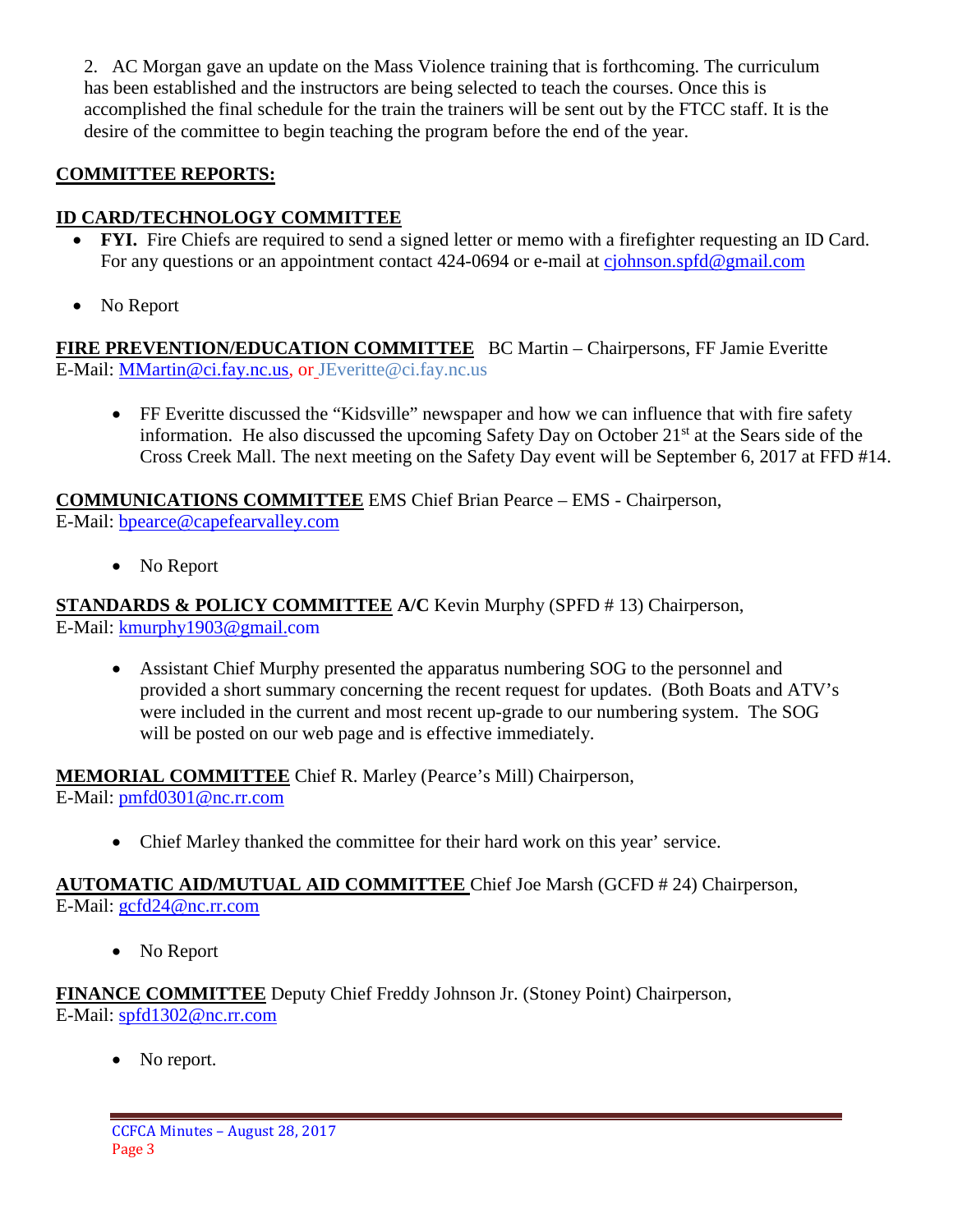## **RESCUE COMMITTEE** Deputy Chief Hank Harris (Cotton FD) Chairperson,

E-Mail: [cfd402@nc.rr.com](mailto:cfd402@nc.rr.com)

• No report.

**DISPATCH STEERING / AVL COMMITTEE** Chief Chuck Hodges (Hope Mills FD), Chairperson, E-Mail:

• Chief Hodges reviewed the minutes of the dispatch committee with the group. He stressed the importance of keeping your FD representative abreast as to what is going on at your department and having him communicate with Adam Johnson so that not everyone is constantly calling up to talk with him.

**KNOX BOX COMMITTEE** - Emergency Management Officer Gene Booth (Emergency Services) Chairperson, E-Mail: [wbooth@co.cumberland.nc.us](mailto:wbooth@co.cumberland.nc.us)

• No report.

**FIREHOUSE STEERING COMMITTEE** – Fire Chief T. J. McLamb (SLFD # 22) Chairperson, E-Mail: [tmclamb@spring-lake.org](mailto:tmclamb@spring-lake.org)

• No report.

## **ASSOCIATE MEMBERS REPORT**

## **EMERGENCY SERVICES DIRECTOR/ ECC-911 (**Randy Beeman**,** Director),

E-Mail: [rbeeman@co.cumberland.nc.us](mailto:rbeeman@co.cumberland.nc.us)

• Gene Booth reminded everyone of the tropical system off of the coast of NC and to remain aware of what is happening to the changing weather conditions. He also discussed the CC ALERTS program that you can sign up for to receive alerts relating to issues within the County.

**EMS DIRECTOR:** Brian Pearce, Director E-Mail: bpearce@capefearvalley.com

• No report.

**HAZMAT** BC Robert Brinson, FFD - POC telephone for HAZMAT is 584-9550, E-Mail: [rbrinson@ci.fay.nc.us](mailto:rbrinson@ci.fay.nc.us)

• No report.

**FORESTRY DISTRICT** Craig Gottfried, County Ranger, E-Mail: [craig.gottfried@ncagr.gov](mailto:craig.gottfried@ncagr.gov)

• Ranger Gottfried reported that he is hoping to have a smoke chaser position filled in September in time for the fire season.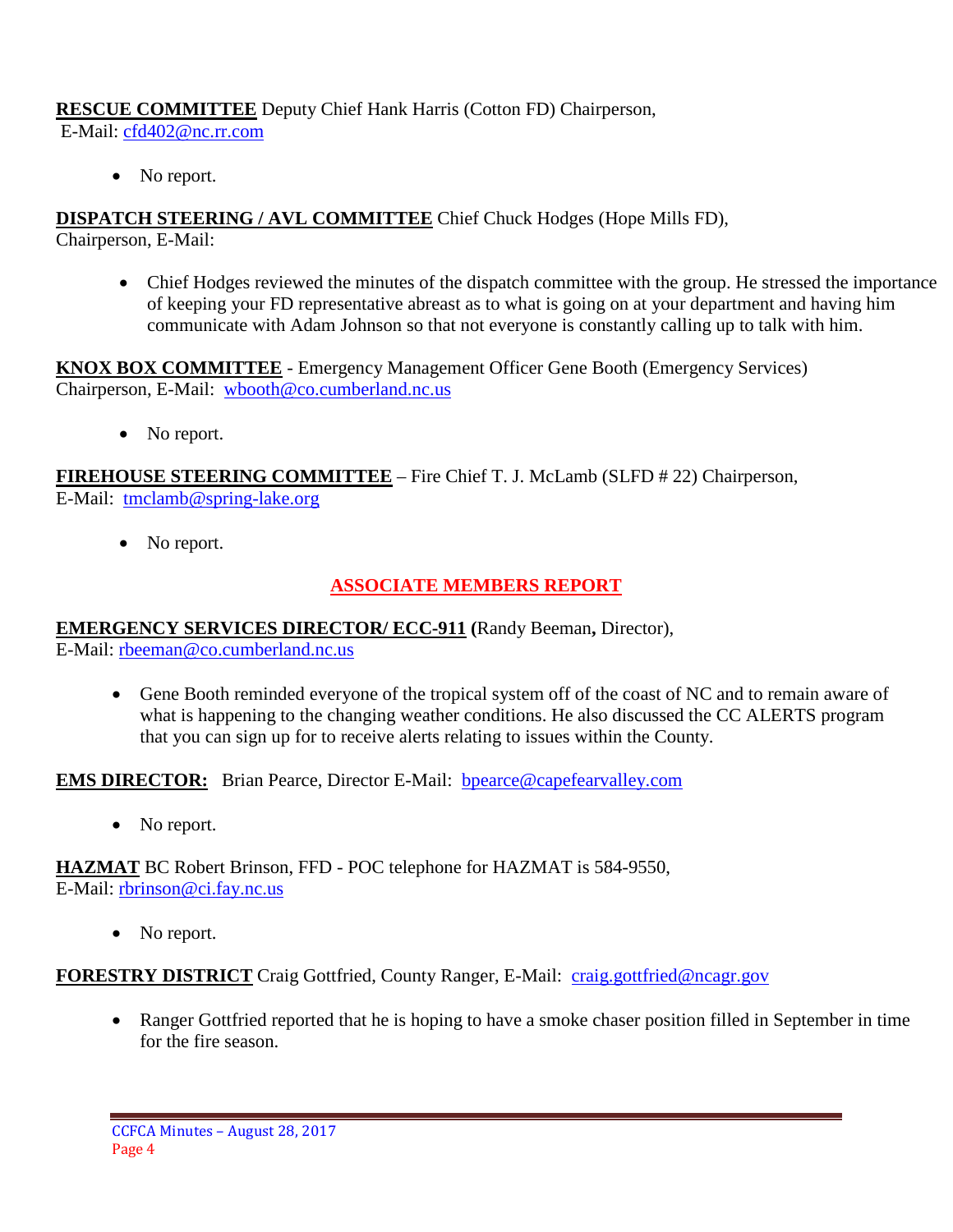**FTCC** Steve Drew, E-Mail: [drews@faytechcc.edu](mailto:drews@faytechcc.edu)

• No report.

## **SHERIFF'S OFFICE** Sheriff Wright (Sr. Sgt. Steven Hodges – ATF)

• No report.

**NC HIGHWAY PATROL** – Major Freddy Johnson Jr. SHP Special Operations. E-Mail: [fljohnson@ncshp.org](mailto:fljohnson@ncshp.org)

• No report.

### **COUNTY COMMISSIONERS** Fire Commissioner John Keefe

• Commissioner Keefe discussed the consolidated 911 center. The State Board will re-open the grant program and this should allow for the County to be in a better position to receive funding for this new center. He is working with the County staff on issues related to the fire department budgets.

### **FOR THE GOOD OF THE ASSOCIATION:**

- President Johnson advised that Chief Marsh is recuperating from a medical condition. He advised everyone to please keep Chief Marsh in your prayers.
- Fort Bragg is hosting their annual Firefighters Ball on October 7, 2017. If you or any of your personnel are interested in attending our event, it is open to all area firefighters.

**ADJOURNMENT:** A motion was made to adjourn by Deputy Chief Matthews seconded by Chief Bullard. The meeting was adjourned at 2130 hours.

Respectfully Submitted By:

*Freddy l. Johnson Sr. Mark A. Melvin*

Freddy L. Johnson Sr., CFO Mark A. Melvin, CFO Fire Chief / President Fire Chief / Secretary

#### **1 Enclosures**

1. Cumberland County Fire Chief's Association – Attendance Roster 2017